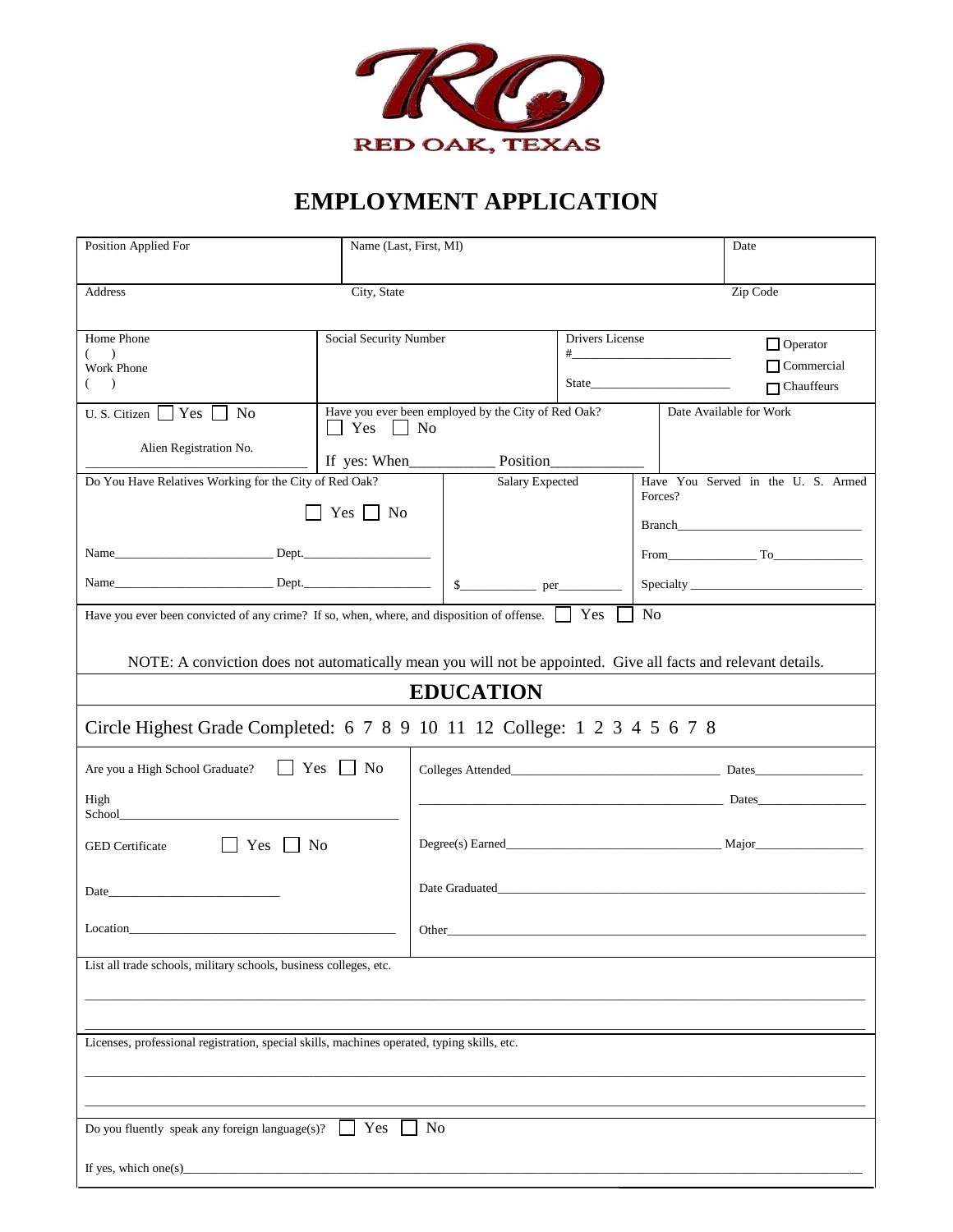## **EMPLOYMENT HISTORY**

May we contact your present employer and previous employers?<br> $\Box$  Yes  $\Box$  No If no, explain:

 $\Box$  Yes  $\Box$  No

Beginning with the most recent, list below the last four jobs held (up to last ten years) and include present employer, if employed. Include military and specifically described various duties performed.

| Name of Company and Address  | Dates Employed (Mo./Yr.)                                                                                             | Position Held                                                                                                                                                                                                                                                                                                                                       |  |  |  |
|------------------------------|----------------------------------------------------------------------------------------------------------------------|-----------------------------------------------------------------------------------------------------------------------------------------------------------------------------------------------------------------------------------------------------------------------------------------------------------------------------------------------------|--|--|--|
| Type of Business             | From<br>To<br>Salary                                                                                                 | Describe in detail the work you did. Equipment<br>operated, skills employed.                                                                                                                                                                                                                                                                        |  |  |  |
| Name and Title of Supervisor | Starting _<br>Last<br>Reason for leaving                                                                             |                                                                                                                                                                                                                                                                                                                                                     |  |  |  |
| Phone:                       |                                                                                                                      |                                                                                                                                                                                                                                                                                                                                                     |  |  |  |
| Name of Company and Address  | Dates Employed (Mo./Yr.)                                                                                             | Position Held                                                                                                                                                                                                                                                                                                                                       |  |  |  |
| Type of Business             | From<br>To<br>Salary                                                                                                 | Describe in detail the work you did. Equipment<br>operated, skills employed.                                                                                                                                                                                                                                                                        |  |  |  |
| Name and Title of Supervisor | Starting _<br>Last<br>Reason for leaving                                                                             |                                                                                                                                                                                                                                                                                                                                                     |  |  |  |
| Phone:                       |                                                                                                                      |                                                                                                                                                                                                                                                                                                                                                     |  |  |  |
| Name of Company and Address  | Dates Employed (Mo./Yr.)                                                                                             | Position Held                                                                                                                                                                                                                                                                                                                                       |  |  |  |
| Type of Business             | From<br>To<br>Salary                                                                                                 | Describe in detail the work you did. Equipment<br>operated, skills employed.                                                                                                                                                                                                                                                                        |  |  |  |
| Name and Title of Supervisor | Starting<br>Last<br>Reason for leaving                                                                               |                                                                                                                                                                                                                                                                                                                                                     |  |  |  |
| Phone:                       |                                                                                                                      |                                                                                                                                                                                                                                                                                                                                                     |  |  |  |
| Name of Company and Address  | Dates Employed (Mo./Yr.)                                                                                             | <b>Position Held</b>                                                                                                                                                                                                                                                                                                                                |  |  |  |
| Type of Business             | From<br>To<br>Salary                                                                                                 | Describe in detail the work you did. Equipment<br>operated, skills employed.                                                                                                                                                                                                                                                                        |  |  |  |
| Name and Title of Supervisor | Last<br>Starting<br>Reason for leaving                                                                               |                                                                                                                                                                                                                                                                                                                                                     |  |  |  |
| Phone:                       |                                                                                                                      |                                                                                                                                                                                                                                                                                                                                                     |  |  |  |
| <b>REFERENCES</b>            |                                                                                                                      |                                                                                                                                                                                                                                                                                                                                                     |  |  |  |
| Name                         |                                                                                                                      | Phone number                                                                                                                                                                                                                                                                                                                                        |  |  |  |
|                              |                                                                                                                      |                                                                                                                                                                                                                                                                                                                                                     |  |  |  |
| Address<br>2.                | <u> 1989 - Johann John Stein, markin fan it ferstjer fan it ferstjer fan it ferstjer fan it ferstjer fan it fers</u> |                                                                                                                                                                                                                                                                                                                                                     |  |  |  |
| Name                         |                                                                                                                      | Phone number                                                                                                                                                                                                                                                                                                                                        |  |  |  |
| Address<br>3.                |                                                                                                                      | $\begin{picture}(20,10) \put(0,0){\line(1,0){10}} \put(15,0){\line(1,0){10}} \put(15,0){\line(1,0){10}} \put(15,0){\line(1,0){10}} \put(15,0){\line(1,0){10}} \put(15,0){\line(1,0){10}} \put(15,0){\line(1,0){10}} \put(15,0){\line(1,0){10}} \put(15,0){\line(1,0){10}} \put(15,0){\line(1,0){10}} \put(15,0){\line(1,0){10}} \put(15,0){\line(1$ |  |  |  |
| Name                         |                                                                                                                      | Phone number                                                                                                                                                                                                                                                                                                                                        |  |  |  |
| Address                      |                                                                                                                      |                                                                                                                                                                                                                                                                                                                                                     |  |  |  |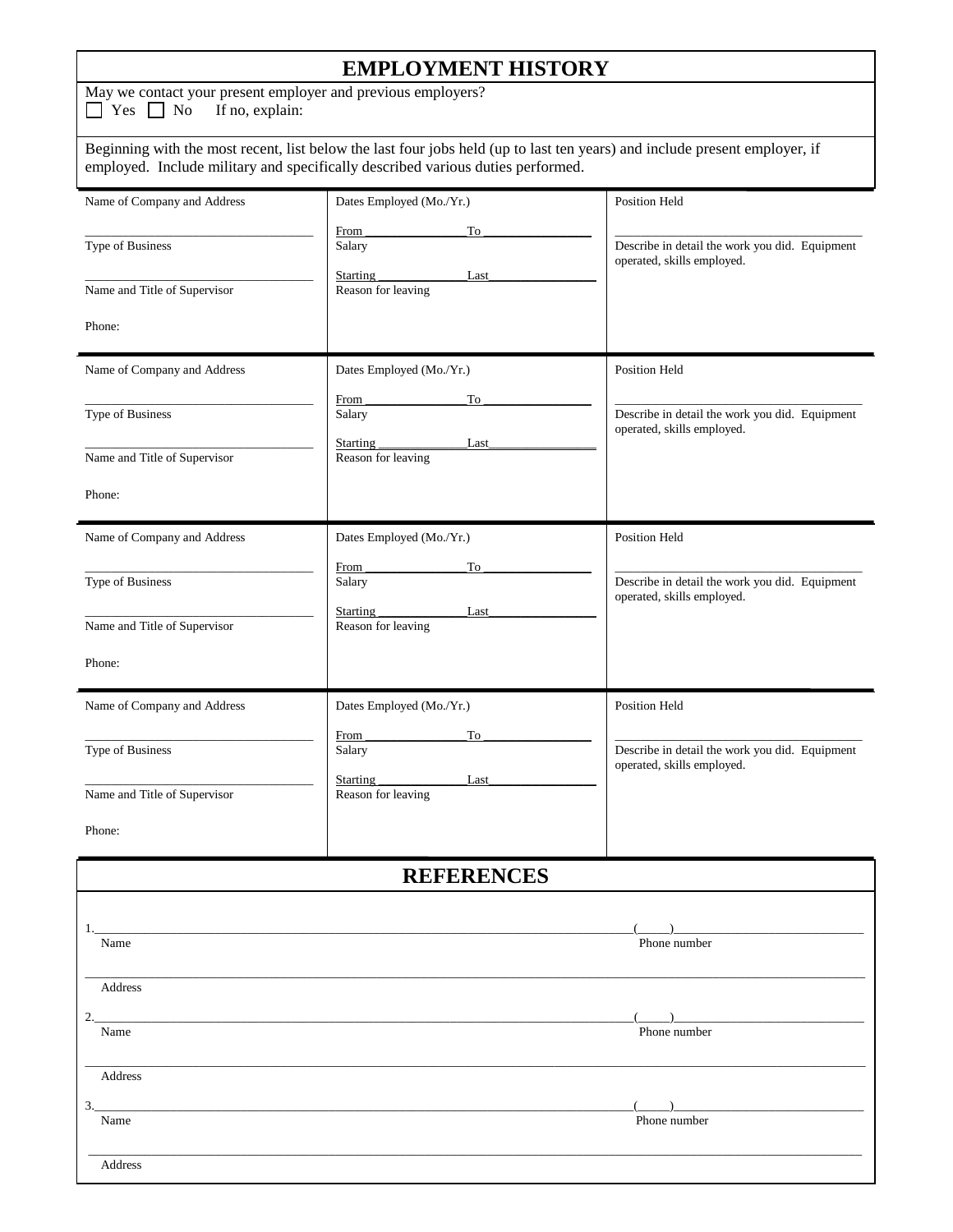## **GENERAL PROVISIONS**

The facts set forth in this application for employment are true and complete, I understand that if employed, false statements on this application shall be considered sufficient cause for dismissal.

 $\overline{\phantom{a}}$  , and the contract of the contract of the contract of the contract of the contract of the contract of the contract of the contract of the contract of the contract of the contract of the contract of the contrac

Signature of Applicant Date

#### **NOTICE TO APPLICANTS:**

The City of Red Oak is an At-Will Employer. No officer nor representative of the City of Red Oak other than the City Council, has any authority to enter into any agreement or contract for employment for any period of time.

#### **BACKGROUND AND REFERENCE RELEASE AND AUTHORIZATION**

Please be advised that any information statements made or references given by any applicant for employment to the City of Red Oak may be investigated by agents of the City of Red Oak. Further, the City of Red Oak reserves the right to make an in-depth investigation into the applicant's character, general reputation, qualifications, drivers record when applicable, to determine an applicants fitness for employment. This information is for the sole use of the City of Red Oak and will not be released to third parties without the consent of the applicant.

Having read and understood the above statement, I give my full consent to the above and allow the City of Red Oak the right to fully investigate my character, general reputation, background qualifications, and whatever else may be applicable.

Signature of Applicant Date

 $\overline{\phantom{a}}$  , and the contract of the contract of the contract of the contract of the contract of the contract of the contract of the contract of the contract of the contract of the contract of the contract of the contrac

#### **TO WHOM IT MAY CONCERN:**

This is your authority to furnish the representative of the City of Red Oak any and all information, reports, and records you may have in your possession, or you may have access to, concerning my character general reputation, qualifications, and whatever else may be applicable.

 $\frac{1}{2}$  ,  $\frac{1}{2}$  ,  $\frac{1}{2}$  ,  $\frac{1}{2}$  ,  $\frac{1}{2}$  ,  $\frac{1}{2}$  ,  $\frac{1}{2}$  ,  $\frac{1}{2}$  ,  $\frac{1}{2}$  ,  $\frac{1}{2}$  ,  $\frac{1}{2}$  ,  $\frac{1}{2}$  ,  $\frac{1}{2}$  ,  $\frac{1}{2}$  ,  $\frac{1}{2}$  ,  $\frac{1}{2}$  ,  $\frac{1}{2}$  ,  $\frac{1}{2}$  ,  $\frac{1$ Signature of Applicant Date

#### **NOTICE TO APPLICANTS:**

The City of Red Oak complies with the requirements or the Immigration Reform and Control Act of 1986. The City will hire only United States citizens and aliens who are authorized to work in the United States. New employees who do not present the required documentation within three days of their hire date will be terminated.

Acceptable documents that establish identity and employment eligibility include the following:

- 1. U. S. Passport, or
- 2. Certificate of U. S. Citizenship, or
- 3. Certificate of Naturalization, or
- 4. Unexpired foreign passport with attached Employment Authorization, or
- 5. Alien Registration Card, or
- 6. A combination of a State issued drivers license or I. D. Card, U. S. Military Card, or other approved I. D. Card, **and** an Original Social Security Card, or U. S. Birth Certificate, or unexpired INS Employment Authorization.

(Other Documents may be acceptable to prove identity, employment eligibility, or both.)